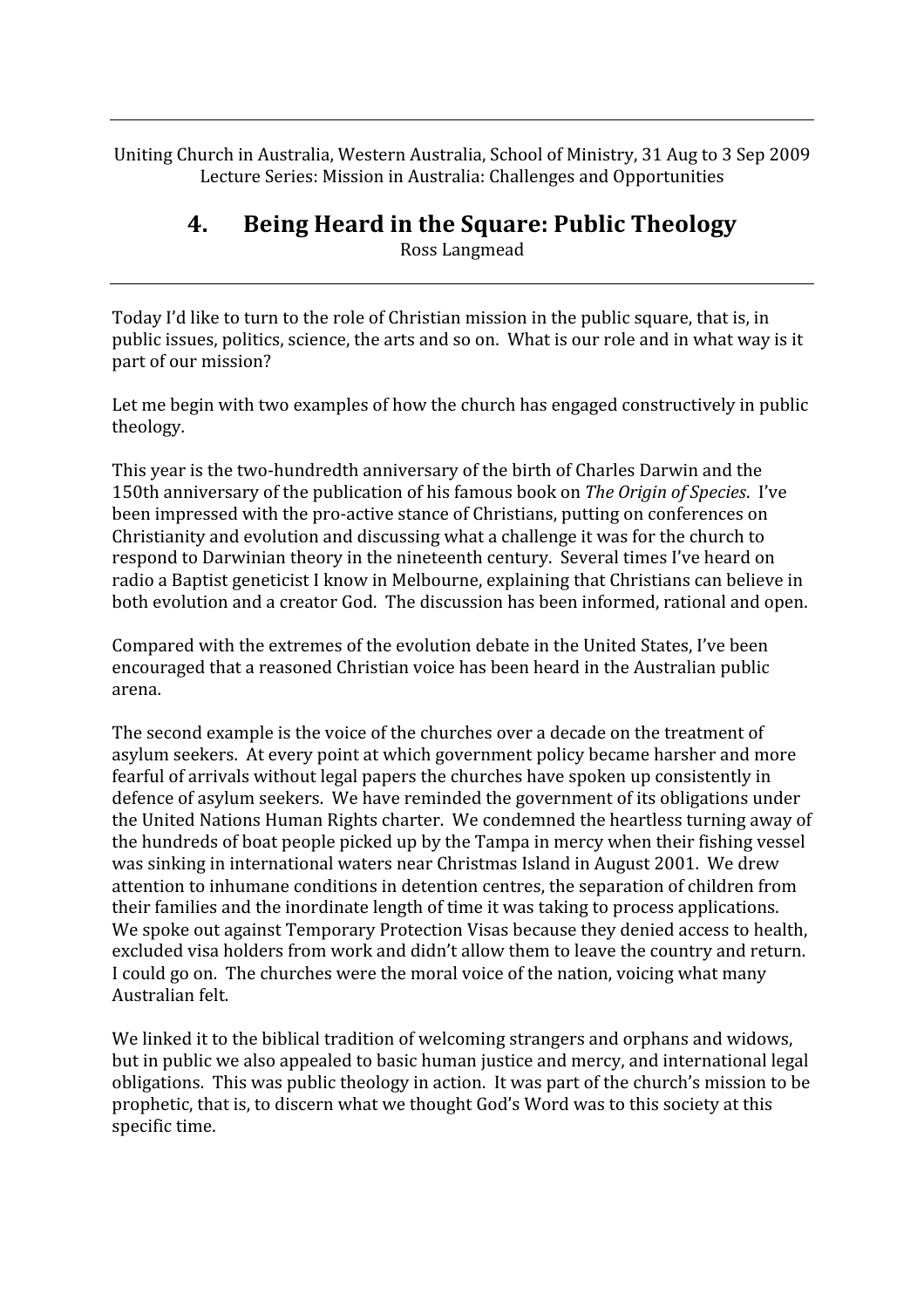I think it is a difficult time to speak as the church in Australia at the moment. We're not sure
in
what
language
to
speak.

We
are
aware
that
we
differ
on
major
social
issues
such as homosexuality and anti-discrimination. Many of us find it safer to retreat to personal evangelism
and
private
religion,
concentrating
on
our
relationship
to
God
alone,
and ignoring
the
social
and
political
dimensions
of
the
transformation
that
the
gospel promises
and
calls
us
to.

Let's look at some of the contours and possibilities of being heard in the public square.

# **1. The
Gospel
Speaks
to
Society**

First, let's remind ourselves that the gospel is good news in all dimensions, not just at the
personal
level,
but
with
radical
implications
for
relationships
at
every
level, including
interpersonal
relationships;
social,
national
and
international
relationships; and
our
relationship
to
the
environment.

It
is
holistic
and
multidimensional.

Jürgen
Moltmann
puts
it
well.

He
says
that
Christian
identity
is
all
about
longing
for
and working towards the gracious realm of God, which by its very nature impels us into the public
sphere.

Theology,
he
says,

thinks
about
what
is
of
general
concern
in
the
light
of
hope
in
Christ
for
the kingdom of God. It becomes political in the name of the poor and the marginalized
in
a
given
society.

Remembrance
of
the
crucified
Christ
makes
it critical
towards
political
religions
and
idolatries.

It
thinks
critically
about
the religious and moral values of the societies in which it exists, and presents its reflections
as
a
reasoned
position.1

The
Uniting
Church,
it
seems
to
me,
has
grasped
the
social
and
political
implications
of Christian
faith
very
well,
and
leads
the
way
among
the
churches
in
holding
the
torch
for social
engagement
at
every
level.

So
I
don't
need
to
labour
this
point.

In my context I've been encouraged in recent years to find that there is almost a consensus
amongst
Evangelicals
that
the
Good
News
is
holistic
and
integral
and
that social
concern
is
an
important
aspect
of
the
church's
mission.

Whereas
thirty
years
ago I felt I was in a small minority amongst Evangelicals, today it is the conventional wisdom. The exceptions are to be found in conservative Evangelicalism, as expressed in Sydney
Anglicanism,
and
smaller
fundamentalist
groups,
who
still
insist
that
mission can
be
reduced
to
saving
souls
from
hell.

# **2. A
Public
Theology
Movement**

The term "public theology" has come into use a fair bit in theology in recent decades.<sup>2</sup> David Tracy was an early voice in the 1980s, when he suggested that theology needs to

 <sup>1</sup> Jürgen Moltmann, God for a secular society: The public relevance of theology (Minnesota: Fortress, 1999), 1.

<sup>&</sup>lt;sup>2</sup> A good summary is to be found in Max L Stackhouse, *Globalization and grace* (New York: Continuum, 2007),
77–116.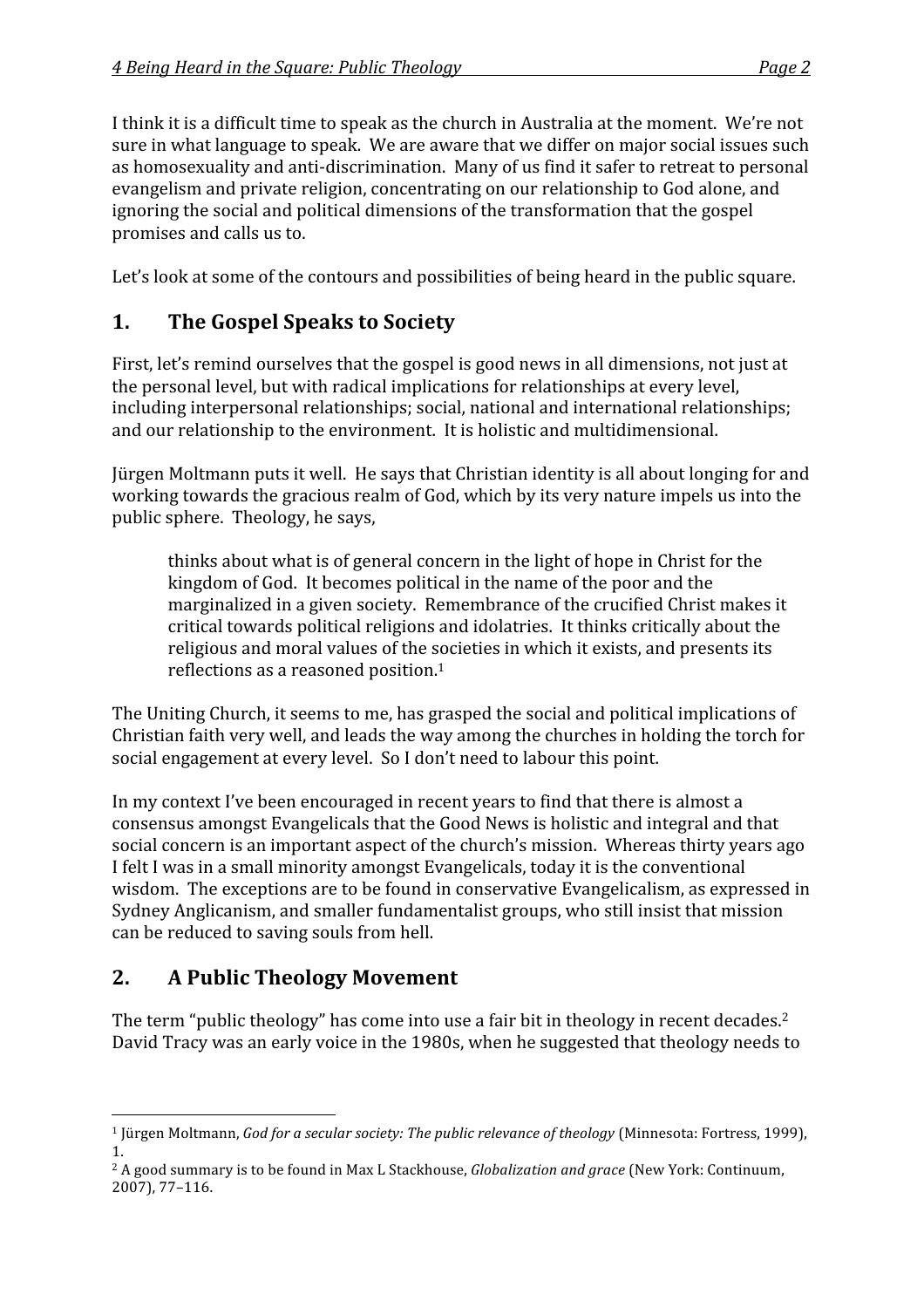speak into three "publics"—the church, society and the academy.<sup>3</sup> The call for theology to
address
society—the
wider
public—sparked
interest
in
particular.

Since
then
many
have
written
in
the
area,
including
Duncan
Forrester
and
Will
Storrar. A
journal
of
public
theology
was
launched
two
years
ago,
and
the
Australian
Centre
for Christianity
and
Culture
(ACC&C)
is
a
partner
in
an
international
network
for
public theology, under the leadership of James Haire.<sup>4</sup> I got caught up in it myself when the first national conference of the Australian Association for Mission Studies (AAMS) was held in Canberra last year in partnership with the Australian Centre for Christianity and Culture (ACC&C) on the theme of "Mission in the Public Square".

What is this movement about? It seeks to tease out how theology is meant to engage at the
ideas
level.

Forrester
says,

Public theology is ... a theology, talk about God, which claims to point to publicly accessible truth, to contribute to public discussion by witnessing to a truth that is relevant to what is going on in the world and to the pressing issues which are facing
people
and
societies
today.5

Then he says—and I find this interesting—that because it speaks out of a faith tradition into the public arena, "public theology is thus confessional and evangelical. It has a gospel
to
share,
good
news
to
proclaim."6
So,
public
theology
is
an
aspect
of
mission.

### **3. Religion
in
Australian
History**

It's one thing to do public theology in a society as religious as the United States. It's another
to
do
it
in
Australia.

In my presentation on the Australian context I alluded to the fact that Christianity got off on the back foot in Australia in its early days as a colony. But it was not for lack of trying.

When a penal colony was set up in Sydney in 1788 the British masters tried to establish a
state
religion,
the
Church
of
England.

Even
though
Christendom
had
crumbled
in
most of
Europe,
it
had
hung
on
in
Britain.

Christendom
is
the
marriage
of
church
and
state
in
a
generally‐accepted
"Christian society". To this day in England the Archbishop of Canterbury crowns the King or Queen,
bishops
are
given
a
seat
in
the
House
of
Lords,
and
the
Prime
Minister
officially appoints
bishops.

In
the
early
days
of
Australian
settlement
church
attendance
was
compulsory
for
all. The government paid stipends to Anglican clergy, granted land for churches and church schools,
paid
for
churches
to
be
built,
and
required
that
births,
deaths
and
marriages
be

<sup>5</sup> Duncan Forrester, Truthful action: Explorations in practical theology (Edinburgh: T & T Clark, 2001), 127.

<sup>&</sup>lt;sup>3</sup> David Tracy, The analogical imagination (New York: Crossroad, 1986), 21.

<sup>4</sup>The
International
Journal
of
Public
Theology,
<www.csu.edu.au/special/accc/about/gnpt/journal.htm>.

<sup>6</sup> Forrester, *Truthful
action*,
127–128.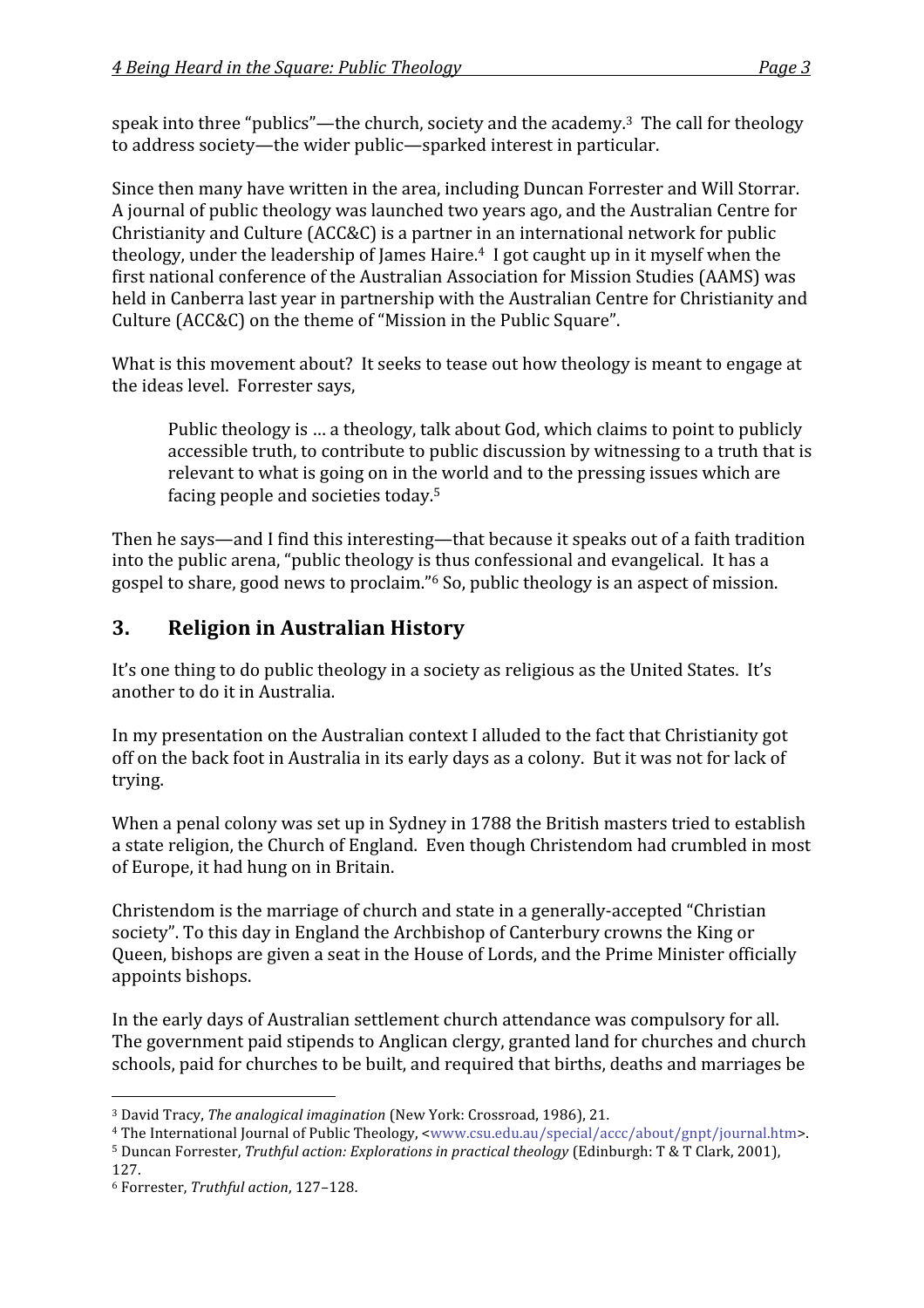registered through the Church of England.<sup>7</sup> It lasted until the 1830s, and after another seventy
years
of
squabbling
between
the
churches
for
government
money,
the Australian
Constitution
finally
made
clear
in
1901
that
there
would
be
a
separation
of church
and
state.8

But we were never very religious. Within a few months after the arrival of the First Fleet, despite compulsory church attendance, as few as ten people — out of hundreds attended the Sunday services led by the chaplain, Rev Richard Johnson.<sup>9</sup> Hostility towards
Christianity
was
obvious
in
the
1820s
as
secularist
newspaper
editors
openly ridiculed the clergy, seeing them as gloomy and negative.<sup>10</sup> From then on, the development
of
distinctively
"Australian"
culture,
along
with
its
gallery
of
Aussie
heroes, has tended to ignore Christianity, except for a few practical Christian heroes such as John
Flynn,
who
pioneered
the
Royal
Flying
Doctor
Service.

One of the reasons for all this was that the main type of Protestant religion which arrived
here
in
1788
was
a
moralistic
strand
of
evangelical
Anglicanism.
It
was unsupported by the men of the Enlightenment who governed the colony.<sup>11</sup> It was ignored by the military, who were notoriously irreligious.<sup>12</sup> It was opposed by the Catholic
Irish
convicts.
And
the
church
had
long
been
alienated
from
the
English working class, from which the rest of the convicts came. The church was seen as part of the oppression of the criminal classes.<sup>13</sup> It was a very bad start for God in post-1788 Australia!

God
has
remained
European
for
most
of
the
two
hundred
years
since
and
has
been confined
mostly
to
churches. As
Catholic
historian
Patrick
O'Farrell
has
put
it,
this imported faith was seen as "somber, constricting [and] stifling in a land of colour, fun and
freedom".14

When the first universities, such as the University of Melbourne, were established, their Enlightenment
founders
excluded
the
study
of
divinity,
saying,
"We'll
stand
before
the bar of reason, not of superstition or revealed faith, in the life of this university."

<sup>10</sup> Roger C Thompson, *Religion in Australia: A history* (Melbourne: Oxford University Press, 1994), 9.

<sup>&</sup>lt;sup>7</sup> Ross Border, Church and state in Australia, 1788-1872: A constitutional study of the Church of England in *Australia*(London:
SPCK,
1962),
16–18,
45,
47.

<sup>&</sup>lt;sup>8</sup> Ross Langmead, 'Not quite established: The gospel and Australian culture', The Gospel and Our Culture 14.3&4 (Sep/Dec 2002), available at <http://imm.aaa.net.au/articles/11771.htm>; Ross Langmead, 'Introduction:
Reimagining
God
and
mission
in
Australia',
in *Reimagining
God
and
mission:
Perspectives*  from Australia, ed. Ross Langmead (Adelaide: ATF Press, 2007), xii-xxiii.

<sup>&</sup>lt;sup>9</sup> David Millikan, The sunburnt soul: Christianity in search of an Australian identity (Homebush West, NSW: Lancer,
1981),
69–70.

<sup>11</sup> Michael
Hogan, *The
sectarian
strand:
Religion
in
Australian
history*(Ringwood,
Vic.:
Penguin,
1987),
10– 12.

<sup>&</sup>lt;sup>12</sup> Iain H Murray, Australian Christian life from 1788: An introduction and an anthology (Edinburgh: Banner of
Truth
Trust,
1988),
4.

<sup>&</sup>lt;sup>13</sup> Ian Breward, *A history of the Australian churches* (Sydney: Allen & Unwin, 1993), 13.

<sup>&</sup>lt;sup>14</sup> Patrick O'Farrell, 'The cultural ambivalence of Australian religion', in Australian Cultural History, Vol 1: Culture and the state in Australia, eds. S L Goldberg and F B Smith (Canberra: Australian Academy of the Humanities and the History of Ideas Unit, Research School of the Social Sciences, Australian National University,
1982),
4.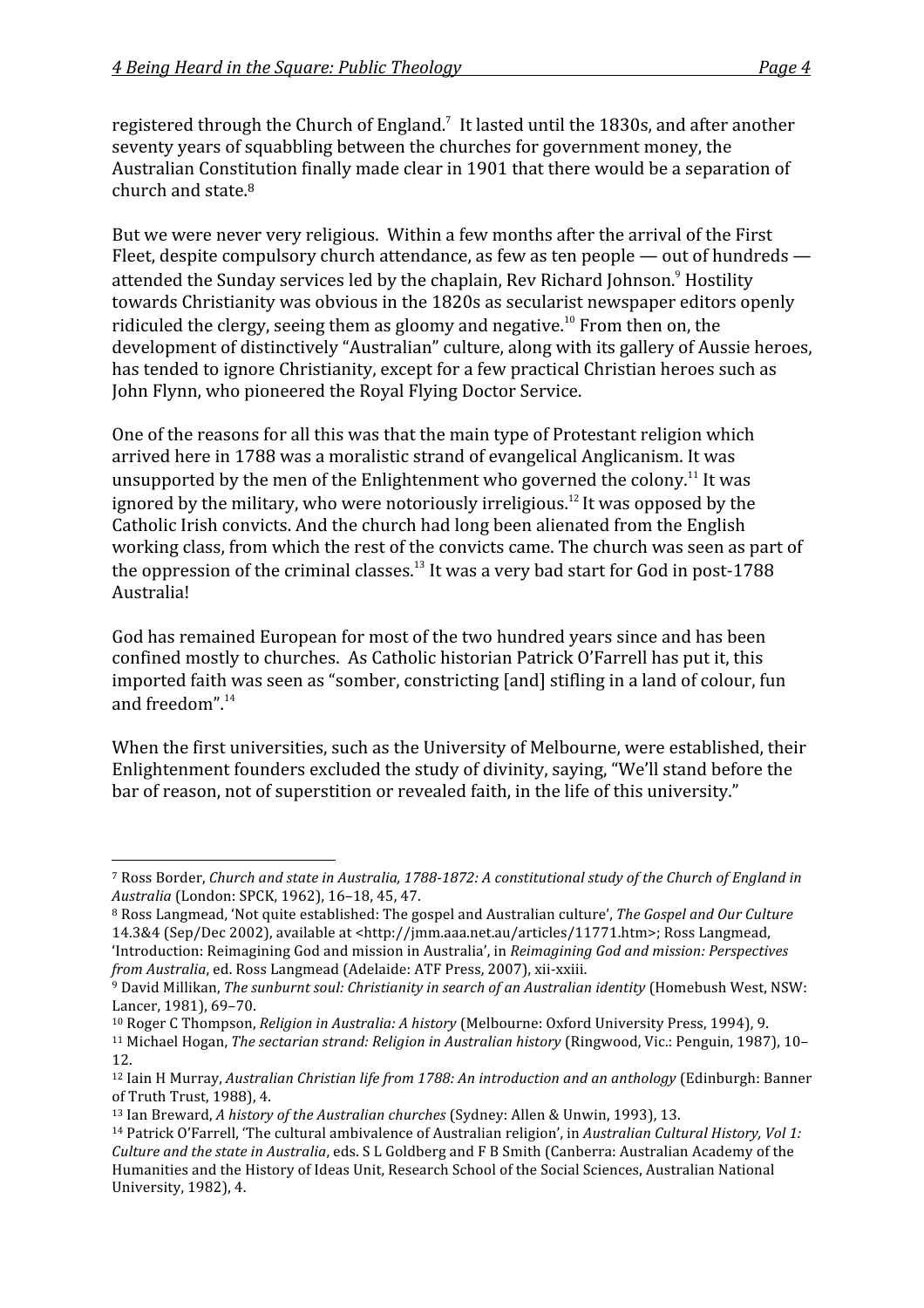For the greater part, Christian faith has been ignored in Australian politics, science, the arts
and
intellectual
life.

God made a comeback in parliament in John Howard's government<sup>15</sup> and Australians are
slightly
bemused
that
the
current
Prime
Minister
should
be
theologically
articulate enough to write a full-length article on Dietrich Bonhoeffer,<sup>16</sup> so these are interesting times.

The
prediction
in
the
1970s
that
secularisation
would
lead
to
the
death
of
religion
and spirituality turned out to be wide of the mark. It may well be that the marginal role of religion in Australian society turns out not to be permanent either. We don't know. What I do know is that there are opportunities for Christians to speak into the public arena
if
we
do
it
well.

### **4. What
Language
Shall
We
Speak?**

If there are opportunities, how should we do it? In particular, what language should we use?

It seems to me that there are three basic possibilities. The first is to speak Christian language—for
example,
the
government
should
do
this
or
that
because
God
says
so.

The second
is
to
use
secular
language—appealing
to
reasons
everyone
can
understand
and agree
to.

The
third
is
somewhere
in
between:
to
speak
as
far
as
possible
in
language that
persuades
other
people,
but
at
the
same
time
speaking
out
of
a
confessional tradition.

I'm going to disagree with the first and second position, because I suspect it's the combination
of
the
two
that
will
best
serve
the
cause
of
Good
News
for
the
whole
of society.

## **5. A
Language
of
Our
Own?**

The first language is the language of faith. The clearest supporter of this approach is Stanley
Hauerwas,
a
United
Methodist
with
Anabaptist
sympathies
who
teaches Christian
ethics
at
Duke
University.

When
he
was
named
the
2001
Best
American Theologian his response was "Best is not a theological category!".<sup>17</sup>

Hauerwas
follows
the
Anabaptists
in
calling
Christians
to
live
as
a
countercultural community,
demonstrating
what
the
kingdom
of
God
might
look
like.

Our
job
isn't
to persuade
wider
society
through
reasoning
but
to
show
what
the
alternative
might
look like. You can tell how he sees the Christian community by the title of one of his books, written
with
William
Willimon, *Resident
Aliens*. 18

 <sup>15</sup> Marion Maddox, God under Howard: The rise of the religious right in Australian politics (Crows Nest, NSW:
Allen
&
Unwin,
2005).

<sup>&</sup>lt;sup>16</sup> Kevin Rudd, 'Faith in politics', The Monthly No. 17 (2006), available at

<sup>&</sup>lt;http://www.themonthly.com.au/monthly‐essays‐kevin‐rudd‐faith‐politics‐‐300>. 17
<http://en.wikipedia.org/wiki/Stanley\_Hauerwas>.

<sup>&</sup>lt;sup>18</sup> Stanley A Hauerwas and William H Willimon, Resident aliens: Life in the Christian colony (Nashville: Abingdon,
1989).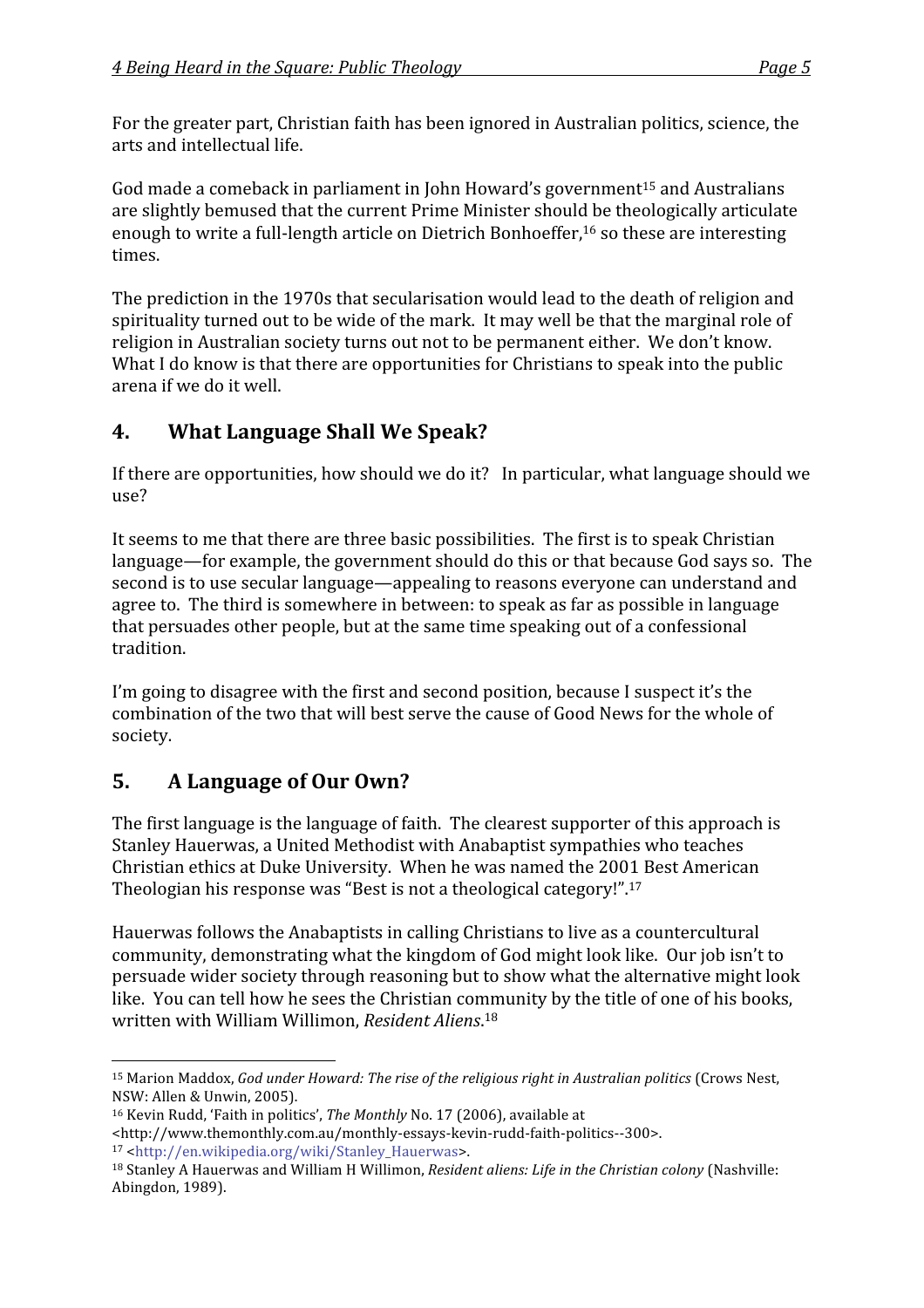Of
course,
when
Christianity
was
close
to
the
centre
of
society—that
is,
when
we
had Christendom,
in
medieval
Europe,
for
example—it
could
speak
the
language
of
faith
into politics
and
politics
obeyed.

There
are
Catholic
countries
where
you
can't
get
a
divorce or
abortion,
because
the
church
says
so.

But the Anabaptist perspective is today combining with a strong awareness of our post-Christendom
context.

We
should
not
try
to
run
things,
say
those
who
want
us
to
first and
foremost
to
be
a
living
alternative.

We
should
insist
on
a
stronger
separation
of church
and
state.

The
Ekklesia
project,
which
is
an
internet‐based
think
tank
inspired
by
Hauerwas's thinking,
puts
forward
these
two
principles:

The proper role of government in a plural society is to maintain a level playing field
in
public
life
…
for
people
of
all
faiths
and
none—without
endorsing
one faith or ideology to the exclusion or disadvantage of others.

The role of faith communities is to self-organise, to live by example, to participate
creatively
and
critically
in
civic
life,
and
to
seek
to
exercise
a beneficial, questioning influence in society as a whole—without seeking to grasp state
power
or
privilege
for
themselves.19

Hauerwas
and
Willimon
go
even
further
than
these
fairly
moderate
principles.

They say,
in *Resident
Aliens*:

We argue that the political task of Christians is to be the church rather than to transform
the
world.20

My main problem with this is theological, and indeed missiological. What is it to be a sign
of
the
kingdom
of
God
if
doesn't
include
pointing
to
social
transformation?

To settle for being a countercultural minority within a lost wider society doesn't tackle the issue
of
how
we
communicate
with
those
beyond
the
faith
community.

It
doesn't
try
to explain to those around us why the gospel might be good news for wider society. I look for
a
more
engaged
public
theology
than
this.

We could say about it that it is theology, but it isn't really public.

### **6. The
Lowest
Common
Denominator?**

A second language we can speak in public theology is the language of wider society. Australia
follows
the
United
States,
Great
Britain
and
Europe
in
speaking
the
language of
Western
liberalism.

Liberalism stands for the sorts of things fought for in the American and French revolutions: democratic rights, the rule of law, the desirability of equal opportunity and

<sup>&</sup>lt;sup>19</sup> Simon Barrow, 'Redeeming religion in the public square', *Ekklesia*,

<sup>&</sup>lt;http://www.ekklesia.co.uk/oldsite/content/article\_060724redeeming.shtml>,
2006,
accessed
21‐8‐09 <sup>20</sup> Hauerwas
and
Willimon, *Resident
aliens:
Life
in
the
Christian
colony*,
38.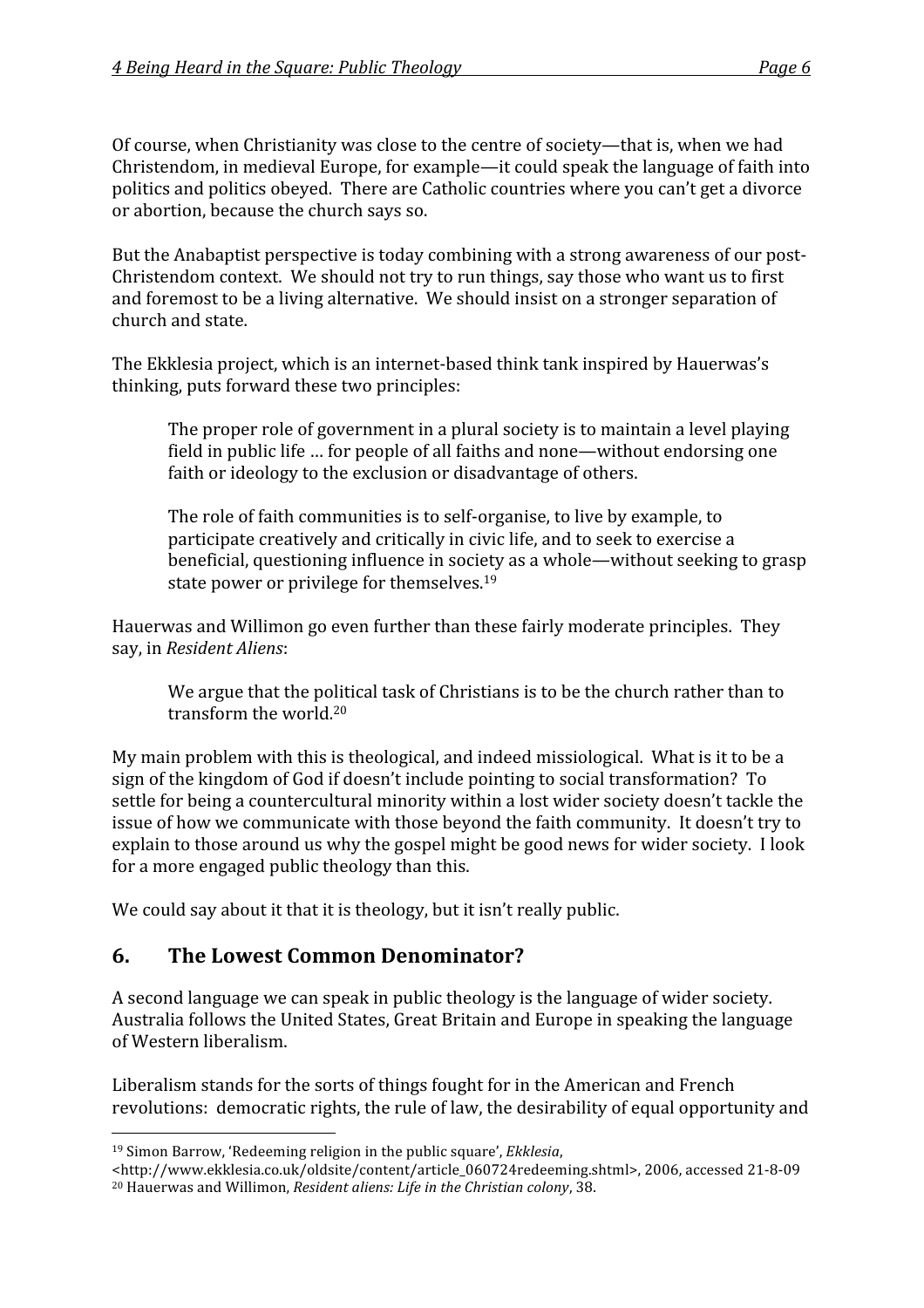defence of the individual. Of course we don't fully achieve it, but we aspire to these things.

For
example,
if
a
Cabinet
Minister
gets
caught
speeding
or
driving
while
drunk, the
average
person
will
get
upset
if
the
prominent
person
is
not
treated
under
the
law just
like
anyone
else.

There's
a
debate
about
to
what
extent
these
values
reflect
the
Judaeo‐Christian
heritage, but that's not the point here. The point is that for many Christians involved in public debate
the
best
option
is
seen
as
speaking
in
language
other
will
understand,
not
in distinctively
Christian
language.

I couldn't find many theologians who have taken this line, though names like the social gospeller
Walter
Rauschenbusch
and
the
famous
ethical
realist
Reinhold
Niebuhr
go close.

This
option
is
usually
taken
on
specific
issues
in
society
when
we
Christians
want
to persuade
others.

In
early
2003
I
found
myself
saying,
"Don't
go
to
war
in
Iraq.
We
have no proof that there are weapons of mass destruction. It hasn't got anything to do with 9/11
or
Al
Qaeda,
despite
the
way
George
Bush
runs
together
Saddam
Hussein
and Osama Bin Laden. It will cost us a lot of money. It will make enemies in the Middle East. It will make us targets for terrorism. And it will entangle us in a war with no exit strategy."

These
were
all
"secular"
arguments.

In
fact,
most
of
them
were
pragmatic
secular arguments,
not
especially
principled.

Interestingly,
I
didn't
say
to
governments
or newspaper editors, "Jesus stands for non-violence; so Australia should stay out of Iraq." Why not? Because to persuade we often choose to speak "their" language, the language of
the
lowest
common
denominator.

The problem with this approach to public theology is that is public, but I'm not sure it is theology.

It is restricted to assumptions and values that the widest group of people—the majority—happen
to
hold.

It
is
captive
to
Western
liberalism,
with
all
of
its
failings, such as extreme individualism and over-confidence about the goodness of human nature.

Our
role
as
we
speak
is
reduced
to
being
citizens
alone,
rather
than
citizens with a distinctive vision for the good of society. We are forced to bracket out most of what we find inspiring and guiding about the kingdom of God. If I use my preferred term for the kingdom of God, "the commonwealth of God', we immediately see that as Christians
we
have
an
alternative
vision
for
the
Commonwealth
of
Australia,
in
which we believe life will be much better for all if we lived according to God's ways.

There
may
be
times
when
we
still
choose
to
speak
the
language
of
liberalism
alone.

For
example,
the
local
Muslims
in
my
area
have
been
seeking
council
permission
to build a mosque. It's gone on for years, with fearful locals organising against it on flimsy grounds.

In
my
small
contribution
to
the
debate
I
didn't
say
that
Jesus
stands
for freedom in our search for God. I didn't say that the Bible encourages us to welcome the stranger and to discover God in "the other".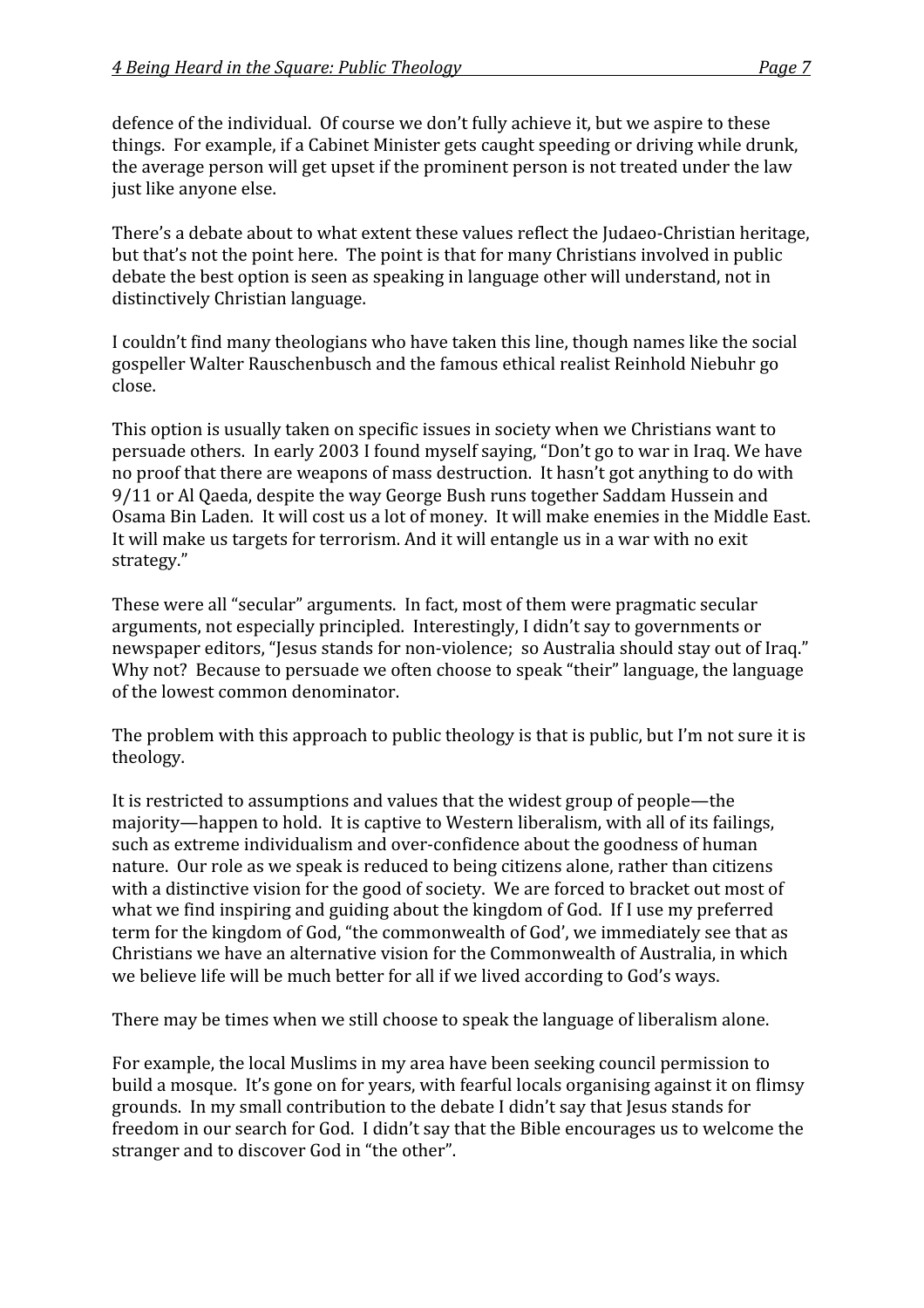I said that our country stands for religious freedom and that if we don't stand up for others'
religious
freedom
this
time,
it
might
be
our
religious
freedom
that
is
being trampled
on
next
time.

In
fact,
I
could
have
pointed
to
Christian
foundations
for
this sentiment.

The line I was taking comes straight out of an often-forgotten Baptist tradition of religious
toleration.

Why
do
Baptists
care
about
this?

Because
we
have
known
what
it is,
in
England,
to
be
excluded
systematically
from
public
office,
from
universities,
from births,
deaths
and
marriage
registers—all
because
we
were
not
members
of
the
Church of
England.

It also echoes the famous words attributed to German Confessing Pastor Martin Niemoller,
who
said,
"First
they
came
for
the
Communists,
and
I
didn't
speak
up, because
I
wasn't
a
Communist.
Then
they
came
for
the
Jews,
and
I
didn't
speak
up, because I wasn't a Jew. Then they came for the Catholics, and I didn't speak up, because I was a Protestant. Then they came for me, and by that time there was no one left to speak
up
for
me."

My
argument
was also
an
echo
of
the
Old
Testament
refrain,
where
God
says
to
Israel, "Remember
that
you
were
once
poor
and
oppressed.

So
defend
the
widow,
the
orphan, the
stranger."

No, I didn't say any of this religious stuff. I appealed instead to Australian values of tolerance
and
freedom
of
religion.

### **7. A
Vision
of
the
Common
Good**

But I'd like to suggest that there is third way to engage in public theology which is both public
and
theological.

Along
with
Duncan
Forrester,
whom
I
quoted
earlier,
I
believe
that
as
Christians speaking out of a confessional vision but in plain language, we can "contribute to public discussion by witnessing to a truth that is relevant to what is going on in the world".<sup>21</sup>

What I have in mind is to have sufficient confidence in the gospel to promote its values in
wider
society
for
the
sake
of
the
common
good,
while
having
sufficient
humility
to acknowledge that we are only some of many competing voices in a pluralistic society. The
difference
between
this
and
simply
using
secular
liberal
language
is
that
we
are prepared
to
link
it
to
our
vision
of
the
common
good

Jeremiah
urges
us
to
"seek
the welfare of the city where you find yourself" (Jer 29:7).

I would venture to say that Tim Costello does this well in our context. He is known for being Christian. In fact the media always makes a point of calling him "the Reverend Tim
Costello".

He
seems
somehow
able
to
articulate
what
many
Australians
in
their higher values would want in a decent and humane society in which the poor are cared for. He is even able to say things such as, "In the Christian tradition in which I stand, we value such and such". He has defended some predictable causes with proportion and

 <sup>21</sup> Forrester, *Truthful
action*,
127.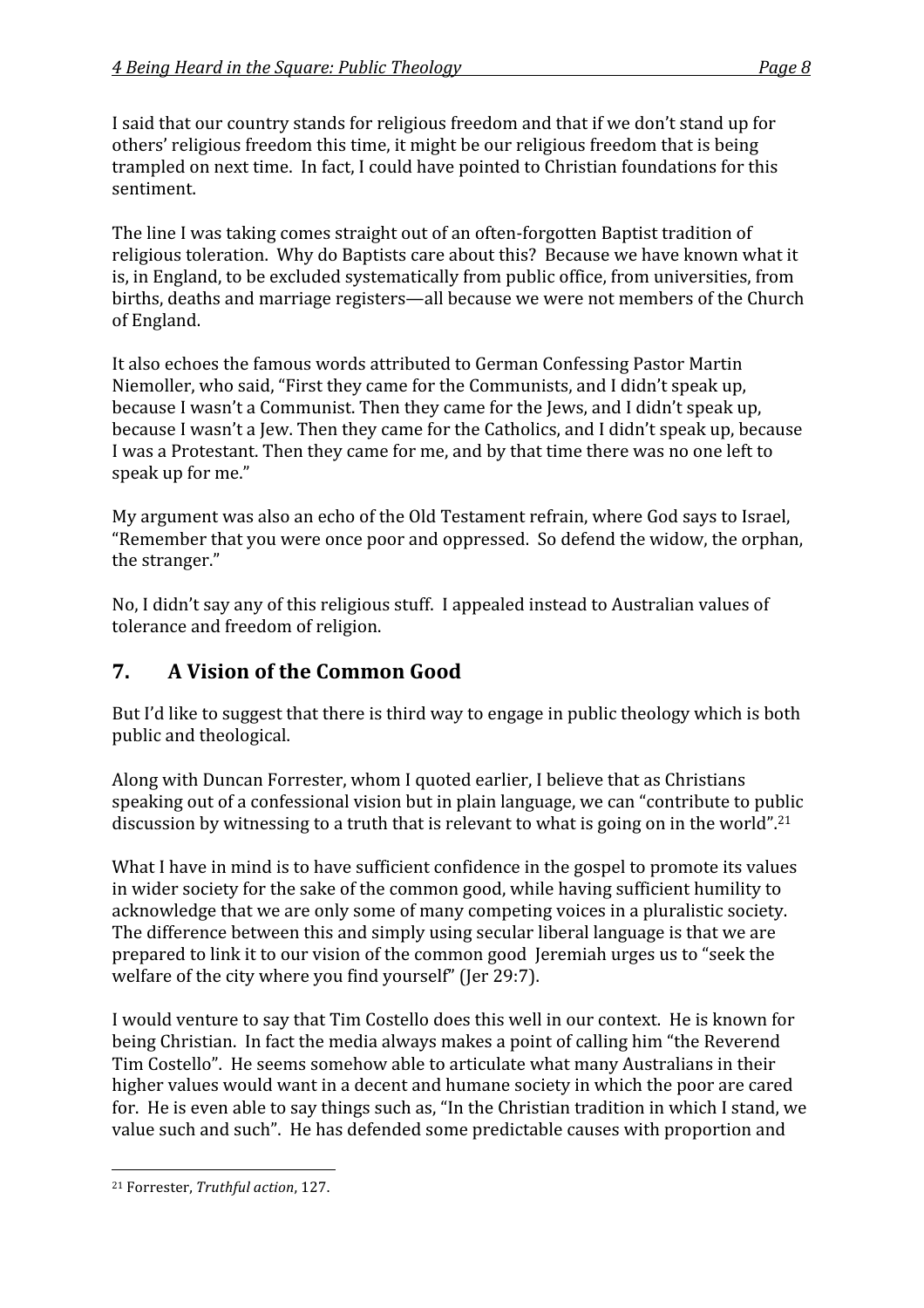sense,
such
as
reducing
gambling
opportunities
but
not
shutting
them
down
completely. But he has also defended some unpopular causes, such as rights and conditions for sex workers, on the basis of human rights and solidarity with outcast groups in Australian society.

He
speaks
out
of
an
articulated
Christian
vision,
but
manages
to
find
some common
ground.

He
appeals
to
many
liberal
values,
but
brings
that
"something
more", which is his confessional stance. He is a Christian engaging publicly on issues where he is
convinced
we
have
something
distinctive
to
contribute.

We hold to a vision that is distinctive and yet we use what is sometimes called an analogical
imagination,
drawing
analogies
between
two
worlds,
to
imagine
how
our vision
might
be
at
least
partly
reflected
in
societies
that
are
not
necessarily
committed to our vision.<sup>22</sup>

In theological terms this stance contains a bit of the two sides of the spectrum: It takes human
sin
seriously
and
believes
that
the
Good
News
is
central
in
the
possibility
of social
transformation.

But
it
also
takes
into
account
God's
grace
and
mysterious presence and activity in the world. It doesn't condemn society to darkness; nor does it see
society
as
the
kingdom
of
God
in
the
making.

There
is
affirmation
and
critique.

Theologian
Douglas
Hall
seems
to
side
with
the
old
Anabaptists
when
he
talks
of disengaging
from
the
nations.

But
he
goes
on
to
say,
"Intentional
disengagement
from the
dominant
culture
…
is
the
essential
precondition
for
a
meaningful
engagement
of that same dominant culture".<sup>23</sup> In other words, we don't end up against the nations (which is the title of one of Hauerwas's books),<sup>24</sup> but for the nations.<sup>25</sup>

In practical terms, there are many ways of engaging in public theology as part of our mission. I would begin with the positive truth at the heart of the Anabaptist position: We
can
model
an
alternative.

Our vision, our ethos and our practice of community are a powerful witness to the Good News we proclaim— or at least they can be. If our life as a church isn't a powerful witness, such as when our leaders abuse people or when we divide and split all the time over
minor
points
of
doctrine,
then
what
we
say
will
be
drowned
out
by
who
we
are.

But there are many levels at which we can engage, particularly in a relatively free society
such
as
Australia.

I
have
more
trouble
giving
advice
to
my
Christian
friends
in Burma on public theology, because if they raise their heads in protest, their just as likely to
lose
them.

<sup>&</sup>lt;sup>22</sup> Duane K Friesen, Artists, citizens, philosophers: Seeking the peace of the city. An Anabaptist theology of *culture*(Scottdale,
PA:
Herald,
2000),
224.

<sup>23</sup> Douglas
John
Hall,
'Ecclesia
Crucis:
The
theologic
of
Christian
awkwardness',
in *The
church
between*  gospel and culture: The emerging mission in North America, eds. George R Hunsberger and Craig Van Gelder
(Grand
Rapids:
Eerdmans,
1996),
198.

<sup>&</sup>lt;sup>24</sup> Stanley Hauerwas, *Against the nations: War and survival in a liberal society* (Notre Dame: University of Notre
Dame
Press,
1992).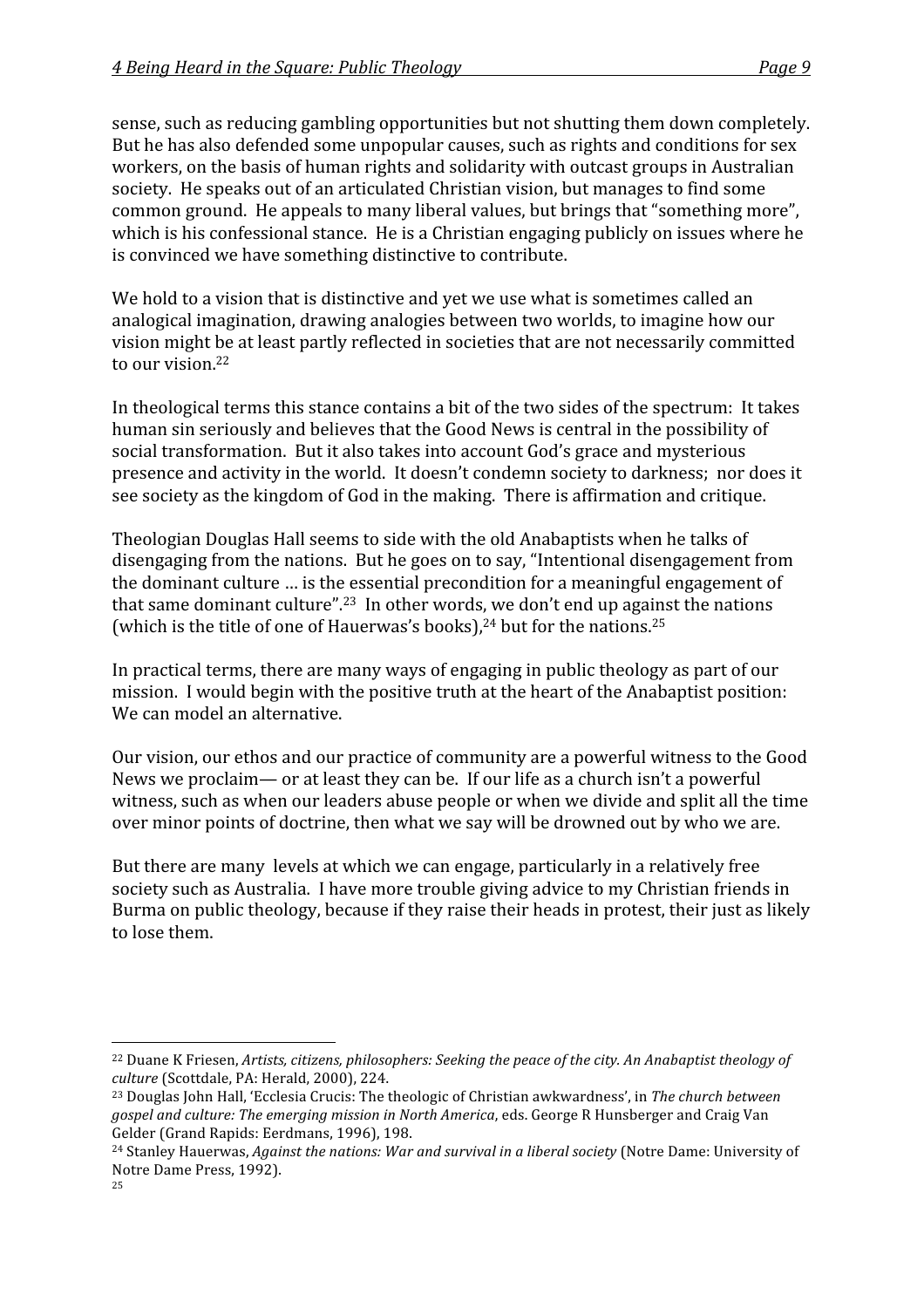In our context we can participate in democracy. We can do this by standing for office, by
speaking
out
in
the
media,
by
gathering
others
who
agree
and
mounting
pressure
on governments.

We can also protest. We do this sometimes as a church, though I don't think Christians like taking to the streets much. At other times we do it in coalition with others of good will. I regard some of the more significant protests I've been on to be worthwhile, though many of the smaller ones are forgettable. The walk for reconciliation, almost a celebration
rather
than
a
protest,
was
a
significant
statement
by
nearly
a
million Australians, making it the largest political demonstration in Australian history.

We can engage in community service, in policy making, in submitting to processes of inquiry, and in serving in a multitude of vocations. To use the biblical terms, we can act both
as
salt,
flavouring
the
whole,
or
light,
uncovering
the
darkness
and
being
a
beacon on
a
hill.

Although there is less call for it in ours society than some, I also consider civil disobedience
to
be
a
form
of
public
theology,
whenever
the
laws
of
the
country
run counter
to
how
we
feel
we
have
to
live
as
followers
of
Jesus.

Martin
Luther
King
is universally
praised
forty
or
fifty
years
after
he
protested
using
civil
disobedience,
but it's
interesting
how
much
he
was
criticised
by
many
Christians
at
the
time
for
breaking the law. I wonder if today we are too timid to discern clearly when we need to stand up to
laws
that
challenge
the
ways
of
God.

### **8. Doing
Our
Homework**

There
are
two
more
aspects
of
engaging
in
public
theology
that
I'd
like
to
mention briefly.

The first is the need to do our homework thoroughly. The most common retort by politicians when the churches speak up is to tell us to go back to looking after our flocks and leave running the country to the politicians. (I must say that last scenario is frightening!
…)

I'm stating the obvious when I encourage us all to know what we're talking about if we enter the public arena, whether it's on the causes of homosexuality, or the economic benefits of lowering executive salaries, or the costs to society of reducing levels of public
housing.

I
mentioned
at
the
beginning

how
refreshing
it
is
when
Christians
who are
top
scientists
talk
about
evolution.

### **9. Seeking
a
United
Christian
Voice**

The
second
comment
is
also
obvious.

The
churches
will
be
most
effective
when
they speak
with
a
common
voice.

But in this case, I don't actually expect us to be able to do it. Why? Because amongst millions of Christians of all types, there will always be disagreements. We are keenly aware that Christians are on opposite sides of the debate on nearly everything from